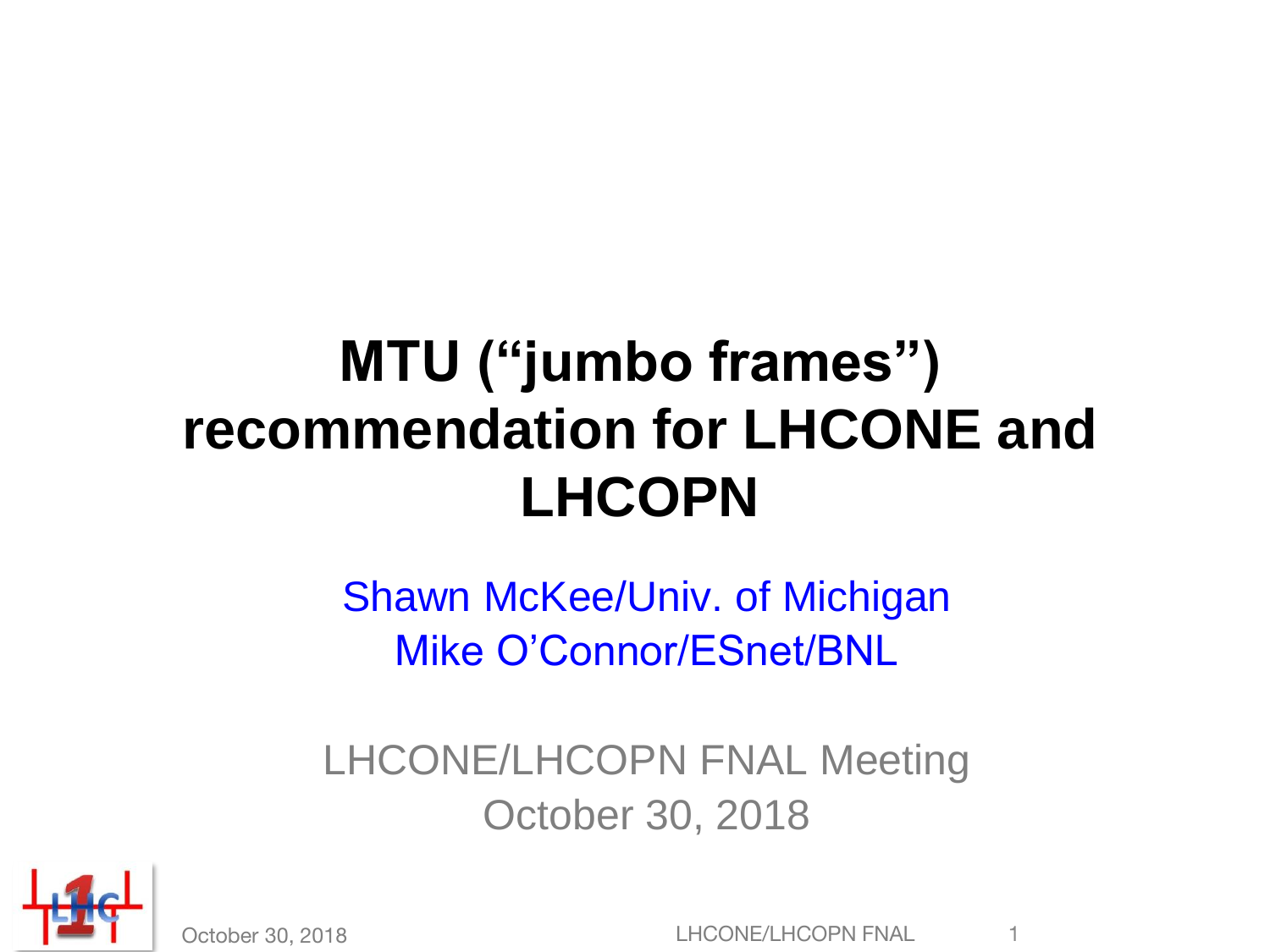#### **Overview**

- Since the startup of LHCOPN and LHCONE we have had recurring issues related to MTU ("jumbo frames")
- At the Spring 2018 meeting in RAL our group decided to put together a small task force to make a recommendation on MTU for LHCONE/LHCOPN
- Mike O'Connor and I will cover the technical details related to MTU and setup a discussion about what our recommendation to LHCONE/LHCOPN network operators should be
	- What is MTU and related terms?
	- Why we would want  $MTU > 1500$
	- Potential problems
	- **Recommendation** (for discussion)

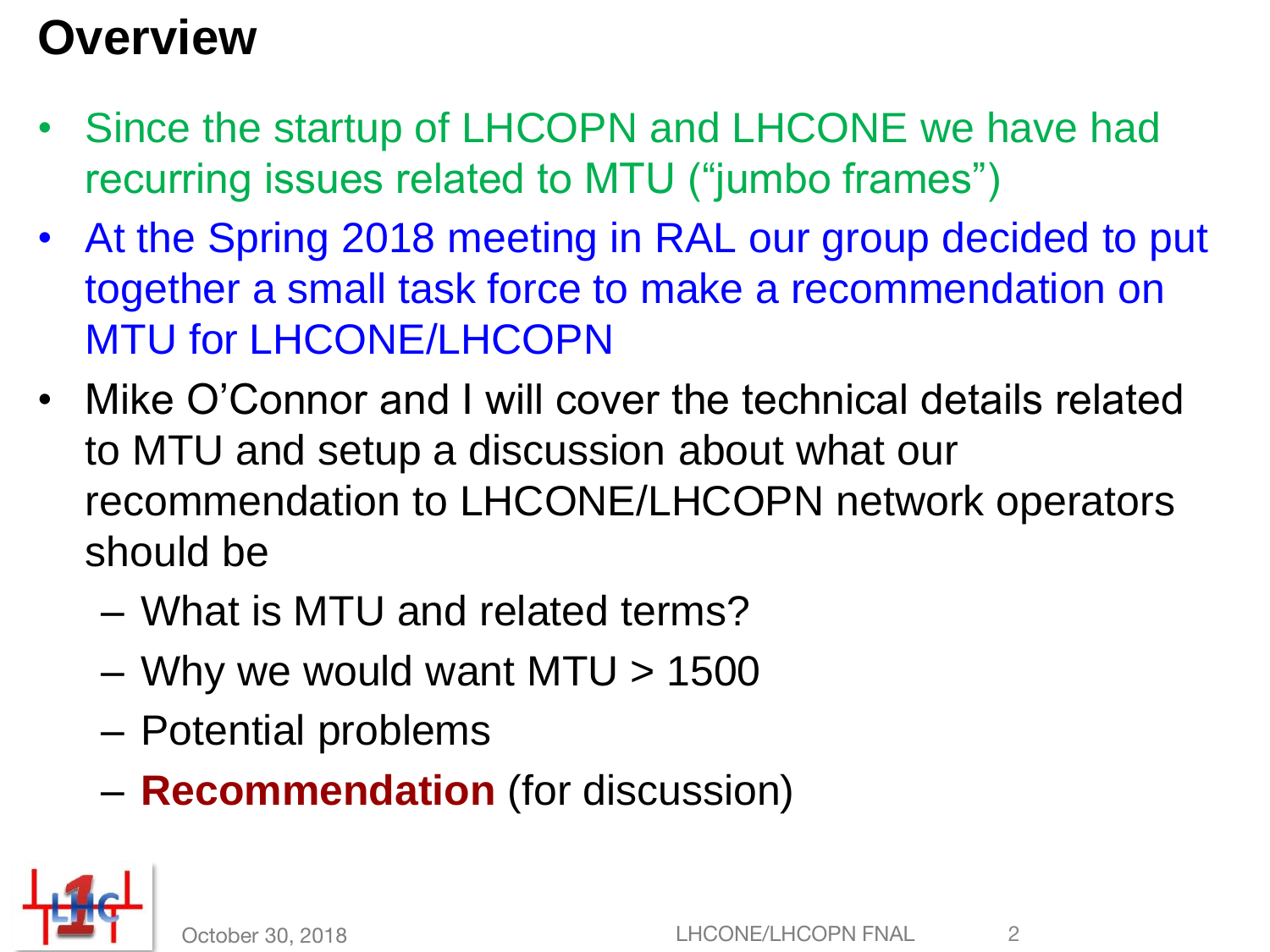### **MTU Details**

- **MTU** is the Maximum Transmission Unit, i.e., the largest layer 3 data unit that can be communicated in a **single** network transaction
	- Often very confusing because vendors may refer to "media MTU" and "protocol MTU" (or similar vendor specific terms)
	- We will use **MTU** as above (Largest **IP** packet)
	- We will use Frame Size for phys/media/etc "MTU"
- "Jumbo frame": [https://en.wikipedia.org/wiki/Jumbo\\_frame](https://en.wikipedia.org/wiki/Jumbo_frame)
- Summarizing Wikipedia:
	- jumbo frames are ethernet frames with IP payloads > **1500B**
	- A related item to define is the **Frame Size** (for ethernet).
- What ultimately matters for **LHCONE** and **LHCOPN** is that the networks carrying that traffic **are able to support ethernet frame sizes suitable for MTU = 9000**.
- We need to determine what that frame size is and we go through the details below, after discussing "Why" we care...

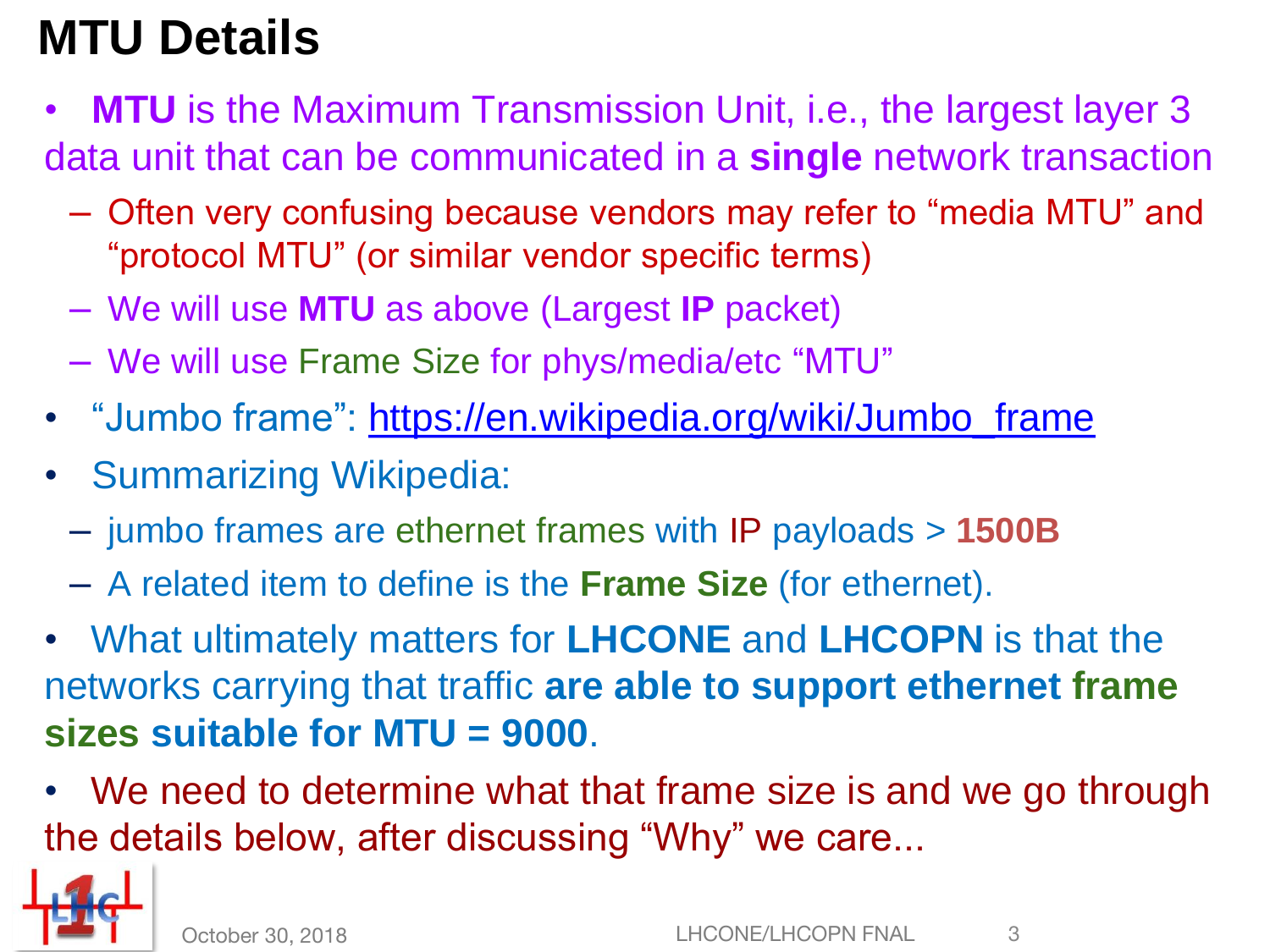### **Why Do We Care about MTU > 1500?**

• Why do we want "Jumbo Frames" anyway? – Larger frames are more efficient in network resource use:

| Frame<br>type | <b>MTU</b> | Layer 1<br>overhead |                          | Layer 2<br>overhead           |                         | Layer 3<br>overhead       | Layer 4<br>overhead             | Payloa<br>d size | <b>Total</b><br>transmitted <sup>1131</sup> | <b>Efficiency</b> <sup>[</sup><br>141 |
|---------------|------------|---------------------|--------------------------|-------------------------------|-------------------------|---------------------------|---------------------------------|------------------|---------------------------------------------|---------------------------------------|
| Standard      | 1500       | preamble<br>8 byte  | <b>IPG</b><br>12<br>byte | frame<br>header<br>14<br>byte | <b>FCS</b><br>4<br>byte | IPv4<br>header<br>20 byte | <b>TCP</b><br>header<br>20 byte | 1460<br>byte     | 1538 byte                                   | 94.93%                                |
| Jumbo         | 9000       | preamble<br>8 byte  | <b>IPG</b><br>12<br>byte | frame<br>header<br>14<br>byte | <b>FCS</b><br>4<br>byte | IPv4<br>header<br>20 byte | TCP<br>header<br>20 byte        | 8960<br>byte     | 9038 byte                                   | 99.14%                                |

- Jumbo frames can deliver better throughput
	- Mathis formula: *Rate <= (MSS/RTT)\*(1 / sqrt{p})*
	- Less CPU overhead in packet processing
- We want end-sites to be able to set their NIC **MTU=9000** and have those packets be able to traverse the **LHCONE/LHCOPN**  networks without fragmentation.

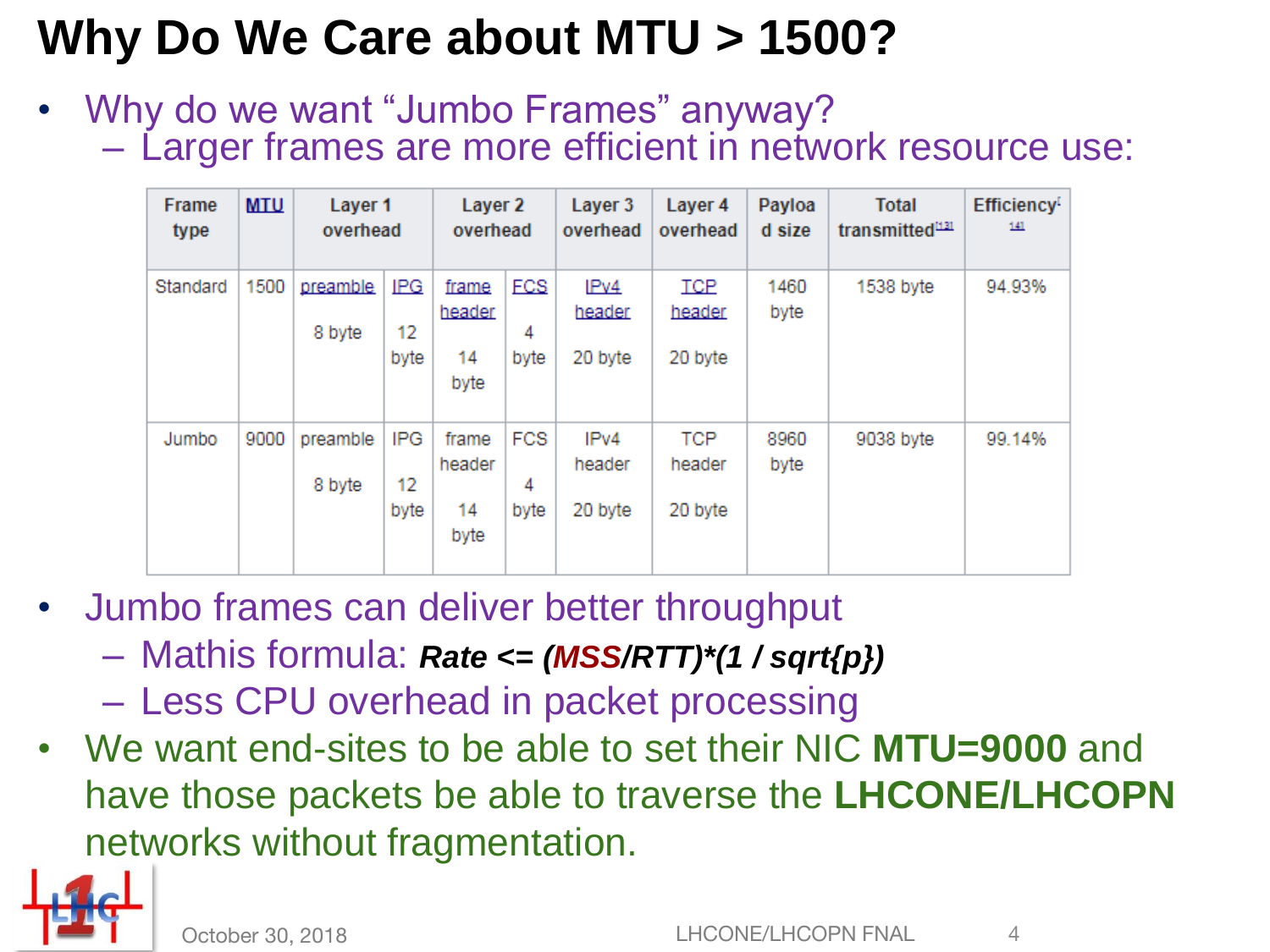### **Frame Size or What goes into "Media MTU"?**

#### • The **Frame Size** is shown by the green box below

| 802.3 Ethernet packet and frame structure |                                           |                                    |                           |                      |                          |                                                   |                   |                                               |                 |  |
|-------------------------------------------|-------------------------------------------|------------------------------------|---------------------------|----------------------|--------------------------|---------------------------------------------------|-------------------|-----------------------------------------------|-----------------|--|
| Layer                                     | Preamble                                  | <b>Start of frame</b><br>delimiter | <b>MAC</b><br>destination | <b>MAC</b><br>source | 802.1Q tag<br>(optional) | Ethertype (Ethernet II) or length<br>(IEEE 802.3) | Payload           | <b>Frame check sequence</b><br>$(32-bit CRC)$ | Interpacket gap |  |
|                                           | 7 octets                                  | 1 octet                            | 6 octets                  | 6 octets             | $(4$ octets)             | 2 octets                                          | 46-1500<br>octets | 4 octets                                      | 12 octets       |  |
| Laver 2 Ethernet frame                    | $\leftarrow$ 64-1522 octets $\rightarrow$ |                                    |                           |                      |                          |                                                   |                   |                                               |                 |  |
| Layer 1 Ethernet<br>packet & IPG          | $\leftarrow$ 72-1530 octets $\rightarrow$ |                                    |                           |                      |                          |                                                   |                   |                                               |                 |  |

- If 802.1Q (VLAN tagging) is not in use, the maximum "standard" frame size is **1518** bytes or **1522** if there are **VLAN tags**
- For Jumbo frames the "Payload" increases. Typical jumbo MTU is 9000 bytes which means the layer-2 Frame Size can be up to **9022 (with VLAN tags)**
- Other protocols can add more information to the packet: – MPLS adds 8 bytes, VXLAN adds 50 bytes
- So, supporting a **Frame Size** of 9022+8+50 = **9080 Bytes** should be safe
	- Many operators configure **9100** or even **9192**

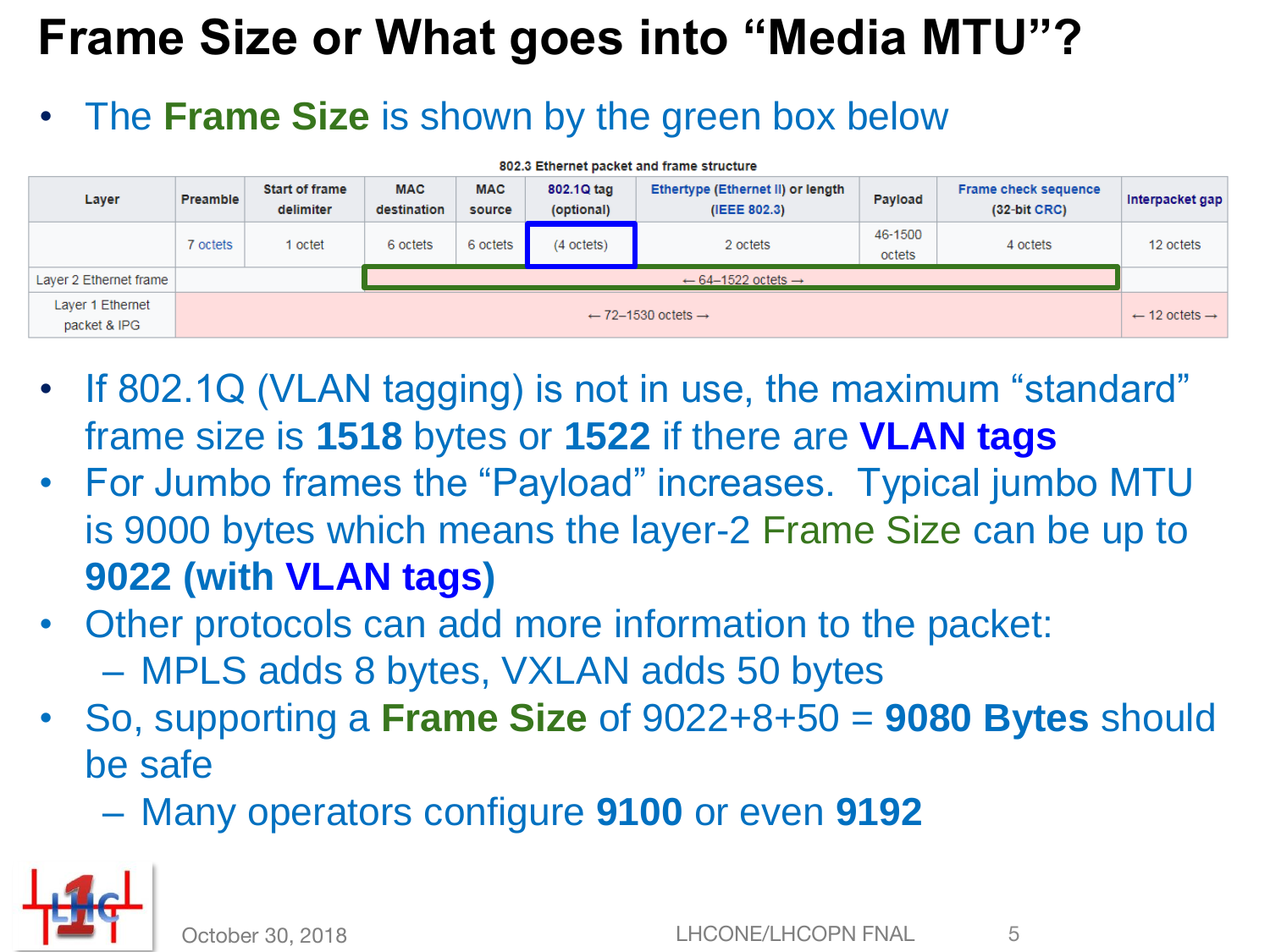#### **Aside: Vendor terminology can be confusing**

• **https://www.juniper.net/documentation/en\_US/junos/topics/t [ask/configuration/interfaces-setting-the-protocol-mtu.html](https://www.juniper.net/documentation/en_US/junos/topics/task/configuration/interfaces-setting-the-protocol-mtu.html)**

| 802.3 Ethernet packet and frame structure |                                           |                                    |                           |                      |                          |                                                   |                   |                                               |                 |  |
|-------------------------------------------|-------------------------------------------|------------------------------------|---------------------------|----------------------|--------------------------|---------------------------------------------------|-------------------|-----------------------------------------------|-----------------|--|
| Layer                                     | <b>Preamble</b>                           | <b>Start of frame</b><br>delimiter | <b>MAC</b><br>destination | <b>MAC</b><br>source | 802.1Q tag<br>(optional) | Ethertype (Ethernet II) or length<br>(IEEE 802.3) | Payload           | <b>Frame check sequence</b><br>$(32-bit CRC)$ | Interpacket gap |  |
|                                           | 7 octets                                  | octet                              | 6 octets                  | 6 octets             | (4 octets)               | 2 octets                                          | 46-1500<br>octets | 4 octets                                      | 12 octets       |  |
| Layer 2 Ethernet frame                    | $\leftarrow$ 64-1522 octets $\rightarrow$ |                                    |                           |                      |                          |                                                   |                   |                                               |                 |  |
| Layer 1 Ethernet<br>packet & IPG          | $\leftarrow$ 72-1530 octets $\rightarrow$ |                                    |                           |                      |                          |                                                   |                   |                                               |                 |  |

- "The actual frames transmitted also contain cyclic redundancy check (CRC) bits, *which are not part of the MTU*. For example, the default protocol MTU for a Gigabit Ethernet interface is 1500 bytes, but the **largest possible frame size** is actually 1504 bytes; you need to consider the extra bits in calculations of MTUs for interoperability."
	- This is really confusing; why call out the CRC and not the MAC src/dest, optional VLAN tag and Ethertype?
	- The real *largest possible frame size* is **1522** in this case

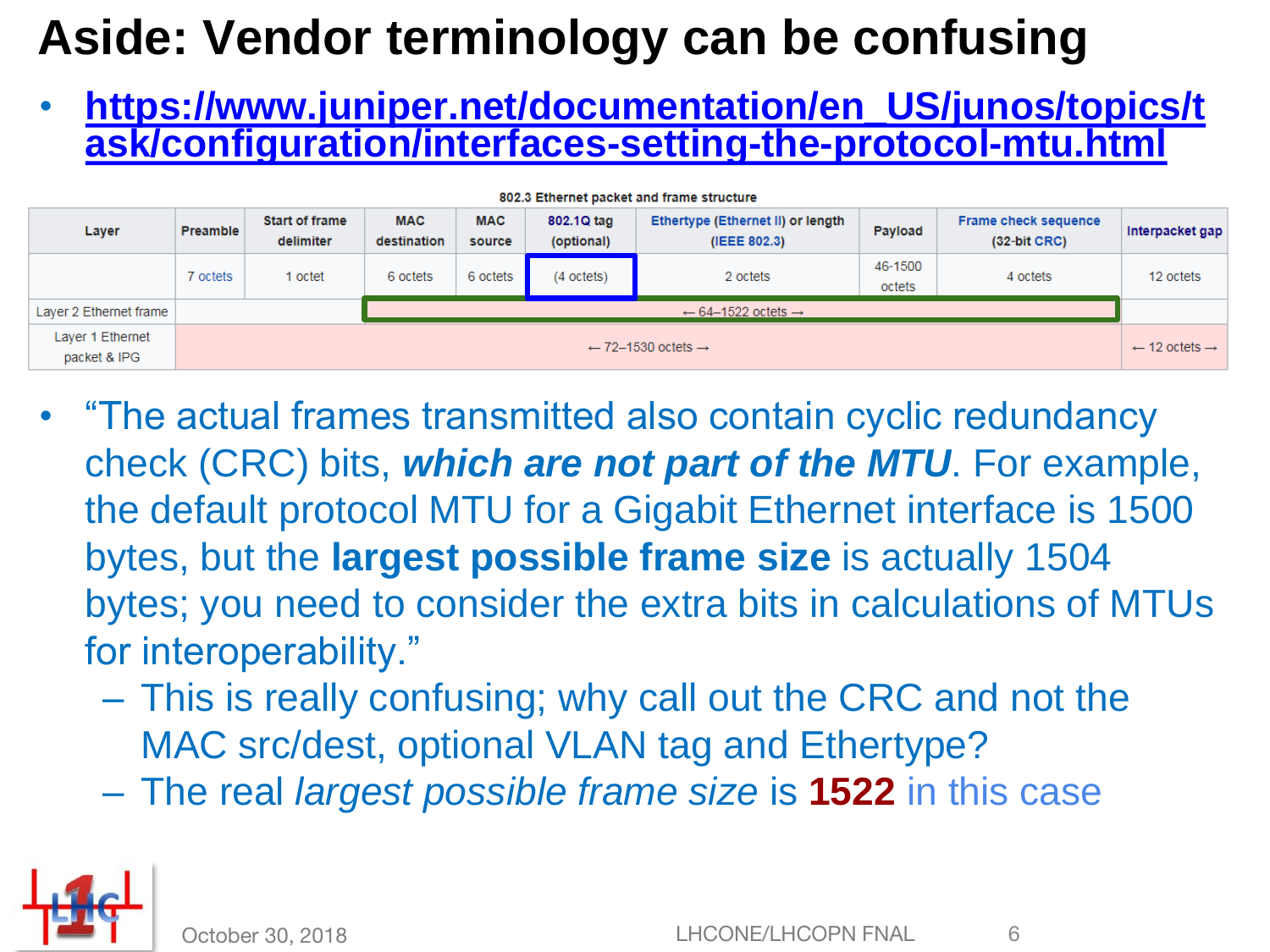#### **Potential Problems with non-standard MTU**

We discussed earlier why we may want Jumbo frames but what are the downsides?

First, all network interfaces in a given subnet must use the same MTU because there is no router involved in the inter-host communication (i.e. PMTUD doesn't work)

> ○ If two hosts use different MTUs, initial communication (with smaller packets) may work but then fail when large data is transferred

If Path MTU Discovery (PMTUD) is blocked by over-zealous network firewalls, similar issues can happen across the WAN

We have seen cases where just changing the allowed MTU on a network caused hosts running **buggy** applications to try to use jumbo frames (and fail…)

**BUT**, having jumbo frames allowed on networks where PMTUD works should be safe and doesn't **require** any end-systems to use jumbo frames

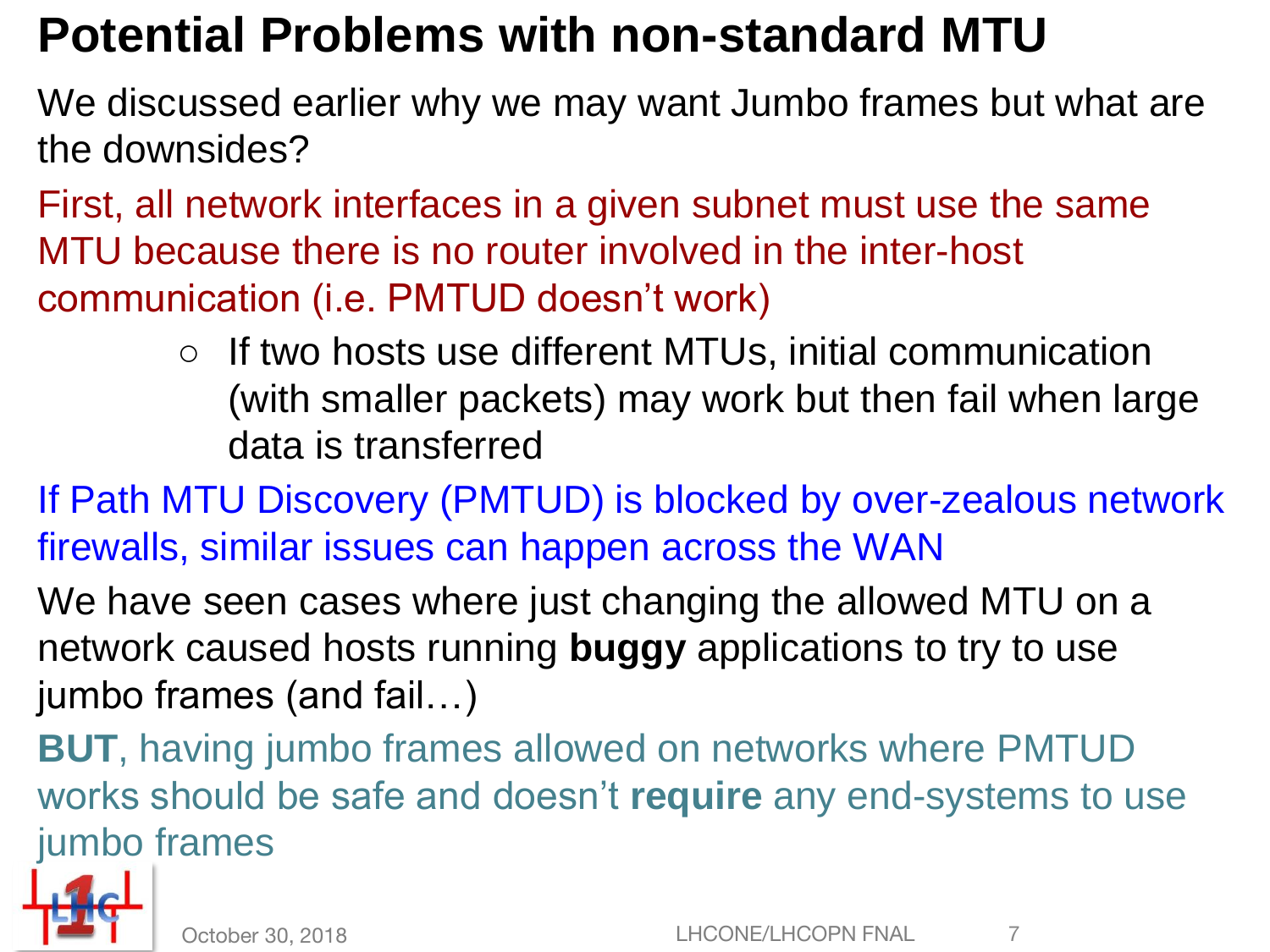#### **Recommendation (For Discussion)**

We have documented all the details in a Google doc available at **[https://docs.google.com/document/d/1Iut-ncRsV1-9Z4o56S9vLVuc3IHbR-](https://docs.google.com/document/d/1Iut-ncRsV1-9Z4o56S9vLVuc3IHbR-0uIx9IiXVLXpY/edit?usp=sharing)0uIx9IiXVLXpY/edit?usp=sharing**

#### **Recommendation for the Group:**

LHCONE/LHCOPN network paths should **allow** MTU size up to 9000 bytes and not block PMTUD packets (RFCs 1911, 1981 and 4821)

- In practice this means that the **frame size** should be at least **9080 bytes** for all devices on the path
- ICMP "Fragmentation Needed" (**Type 3, Code 4**) should **not** be blocked by any devices on the path